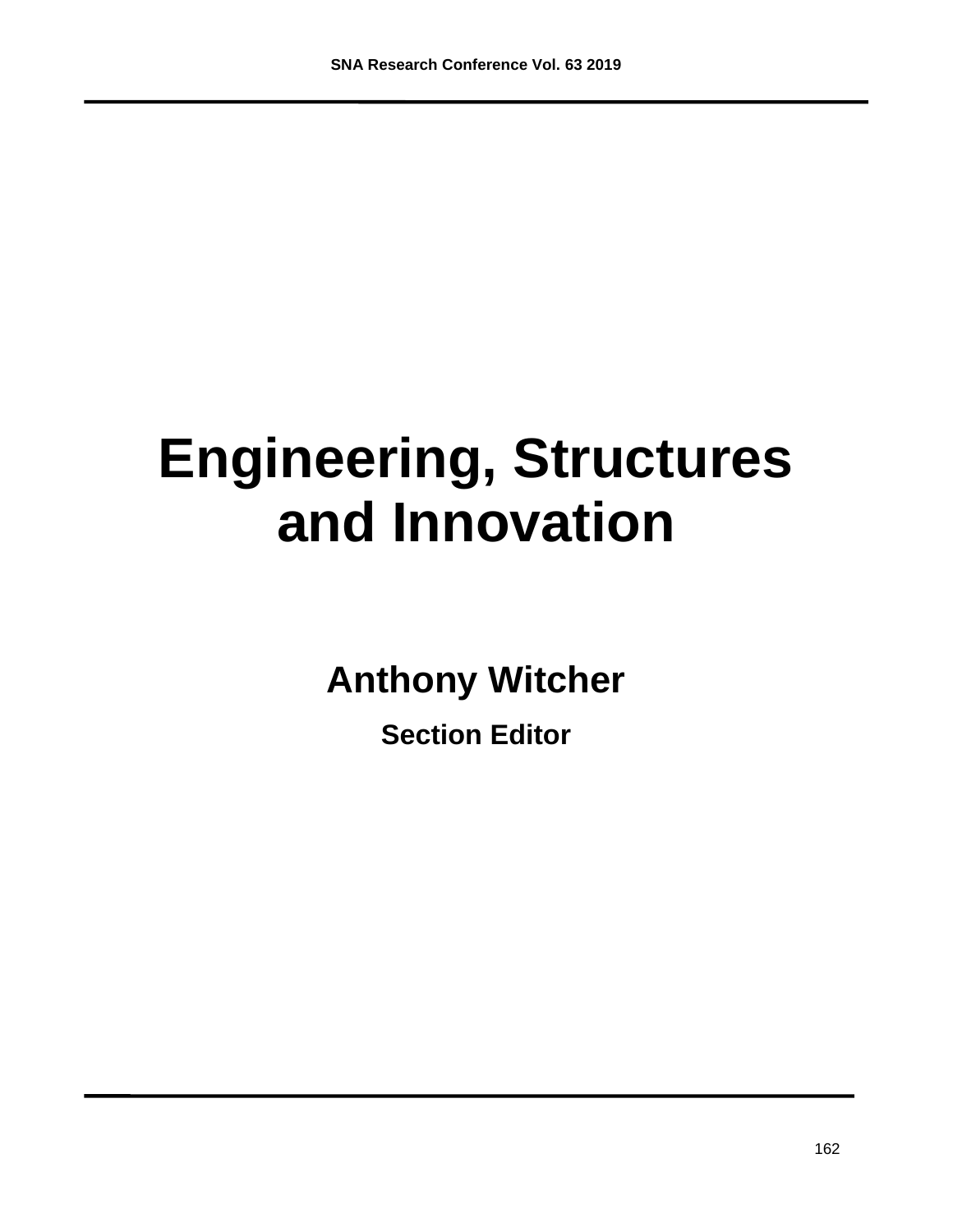#### **Modifying Green Roof Substrates for Nutrient Retention in Urban Farming Systems**

lan Howard<sup>1</sup>, Andrew Ristvey<sup>2</sup> and John Lea-Cox<sup>1</sup>

<sup>1</sup>Department of Plant Science and Landscape Architecture; <sup>2</sup>University of Maryland Extension, University of Maryland, College Park, MD 20742-4452

#### ihoward@umd.edu

**Index Words** nitrogen, phosphorus, mushroom, yard waste, compost, aluminum oxide, biochar

**Significance to Industry** Unused roofs represent up to 32% of the area in urban centers (7). Traditional green roof technology has been steadily transforming urban rooftops into environmental stormwater control systems, which are being rapidly being adopted in many cities around the world. (2,5,6). Parallel to this investment in green infrastructure, urban residents have also developed a desire for more local, sustainable and nutritious food which has fostered the development of urban agriculture projects cultivating local, organically-grown produce (7). Despite a number of review papers on green roof systems (1), few quantitative data exist on the impacts of food crop production practices on the ability of a modified green roof to retain stormwater and any consequent impacts on runoff water quality. Agricultural rooftop farms typically modify green roof substrates with additional organic matter to enhance water and nutrient retention, and crops are also fertilized and irrigated during the growing season, possibly contributing to nutrient runoff issues if not carefully managed.

Urban farmers using vacant lots also face similar issues to commercial rooftop farms, as they typically cannot grow in native urban soils which are generally infertile and are often contaminated with rubble and pollutants such as heavy metals like lead. Raised beds, using sustainable organic substrates with composted material additions are typically used. Correct substrate formulation and nutrient management practices, timely irrigations (even if hand-watered) and the leaching of nutrients from raised beds with rainfall, are common issues facing urban farmers of all backgrounds.

#### **Nature of Work**

**Background of Novel Amendments** One of the principle elements of this study will be to reduce the concentration of phosphorous (total P and dissolved P) from green roof leachates while still providing enough soluble phosphorous in the soil solution to sustain plant growth. Alumina (aluminum oxide) is a by-product of the aluminum smelting industry with a chemical formula  $Al_2O_3$ . There have been several horticultural applications of alumina in container and nursery plant studies. Alumina that had been fully saturated with phosphorous (alumina and aluminum phosphate complex) has been applied to woody and flowering herbaceous plants in containers when first potted in commercial grower settings, with plants exhibiting fewer symptoms of phosphorous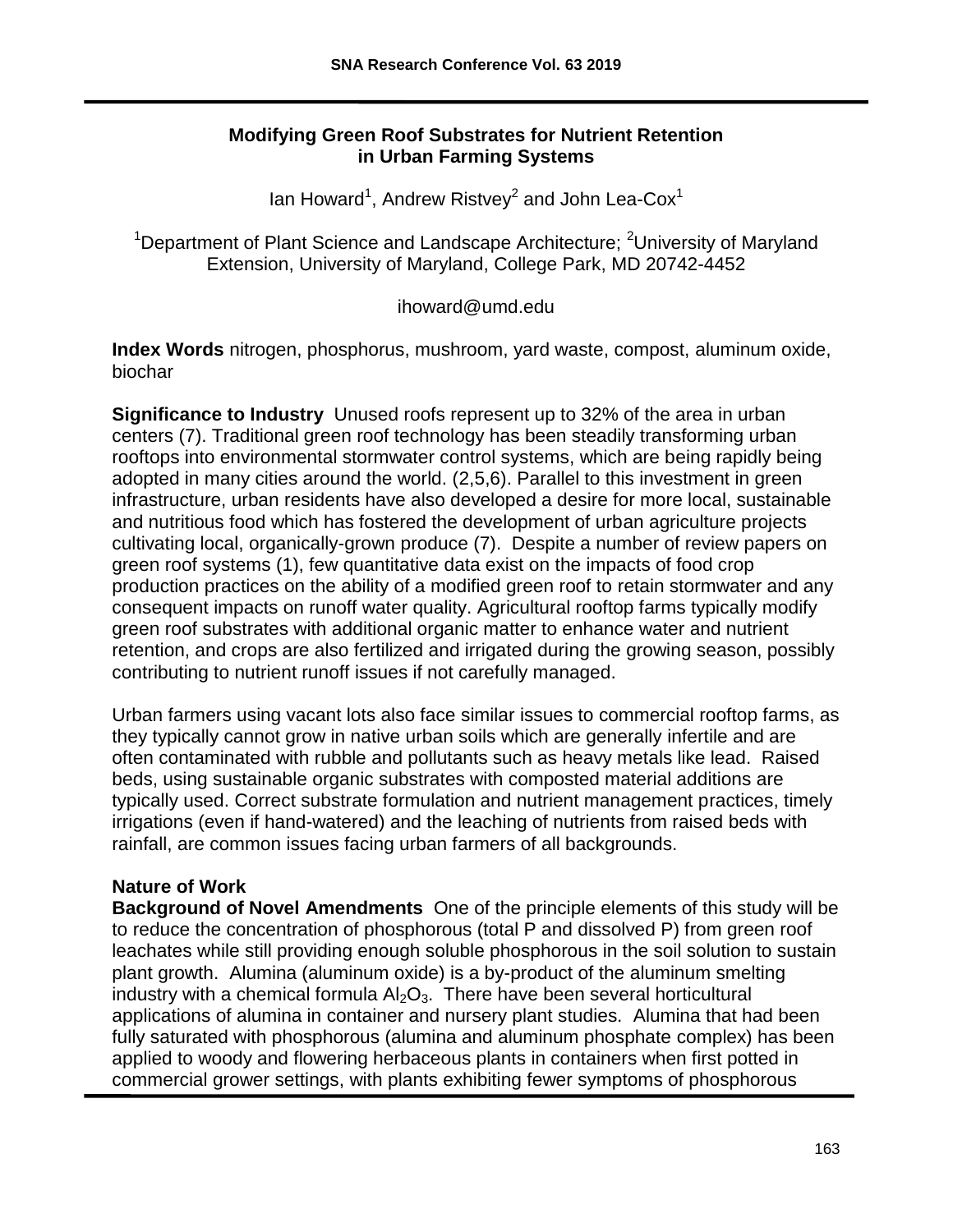deficiencies later in production than plants that were given a single dose of Osmocote at planting (4, 8). The current study is also testing the efficacy of addition of biochar in combination with compost to increase cation exchange capacity (CEC), thereby reducing ammonium nitrogen (NH4<sup>+</sup>) leaching from substrates. Biochar has been shown to increase soil surface area thereby increasing CEC in a similar fashion to fine clay particles which are typically lacking in green roof substrates (3).

This research will be a starting point for understanding substrate amendments and their nutrient retention capabilities for use in both rooftop farming operations and raised-bed urban production at grade. Documenting and communicating this information for urban farmers will help protect water bodies in urban areas, and help formulate better substrate and nutrient management practices for their operations.

**Methods** This study is divided into two distinct research phases (Phase 1 and Phase 2). Phase 1 consists of small-scale column studies designed to rapidly quantify the leached quantities of phosphorus (P) and nitrogen (N) from the different substrates. In Phase 1, a total of 15 substrates were tested that contain various proportions of the mineral aggregate base of M2 $^{\circ}$  Green Roof media (Stancills, Inc., Perryville, MD), SmartLeaf $^{\circ}$ municipal compost (City of College Park, College Park, MD), mushroom compost (Laurel Valley Soils, Avondale, PA), alumina (Phospholutions LLC, State College, PA) and biochar (Bartlett Tree Experts, Stamford, CT) (Table 1). Each substrate was placed into 6 replicate columns made from plastic 11 cm diameter Buchner funnels with a substrate depth of 14.6 cm. Each column received 20 cm of distilled water in 2.5 cm aliquots applied every 20 minutes to simulate sequential rainfall events. The columns were allowed to drain and the leachate was collected for every aliquot applied. After the initial 20 cm of simulated rainfall, the columns were fertilized with 100 mL of a 100 mg/L N and 20 mg/L P solution. After 24 hours, an additional 20 cm of simulated rainfall was added in sequential 2.5 cm aliquots, allowing for leaching to be complete between additions. Each column leachate volume was measured, sampled, and analyzed by a commercial lab (AgroLabs, Harrington, DE) for dissolved-phosphorus concentration. Based on the phosphorus retention leaching of the 15 substrates, four were chosen for study in Phase 2 of the study. The substrates that were chose are, from Table 1, substrates 3, 5, 9, and 13 to represent all amendments separately and together within the mushroom composts as mushroom compost demonstrated the most nutrient load. Phase 2 micro-scale studies are being conducted at the University of Maryland Greenhouse complex using sixteen 30-liter plastic tubs (42 cm x 77.5 cm x 14.6 cm) (four replicates per substrate), designed to simulate a green roof installation. These tubs will be filled with 15 cm of substrate and planted with successive vegetable crops over the course of one year. The current planting schedule order is 'Genovese' basil (*Ocimum basilicum* 'Genovese'), 'Newham' lettuce (*Lactuca sativa* 'Newham'), and 'Lunchbox Red' peppers (*Capsicum annuum* 'Lunchbox Red'). After establishing a water retention curve for the substrates, we will use capacitance sensors to automatically activate irrigation valves for each tub, based on a threshold substrate volumetric water content. In addition, a simulated 2.5 cm rainfall event will be applied to each replicate tub; the leachate out of each tub will be collected, measured for volume,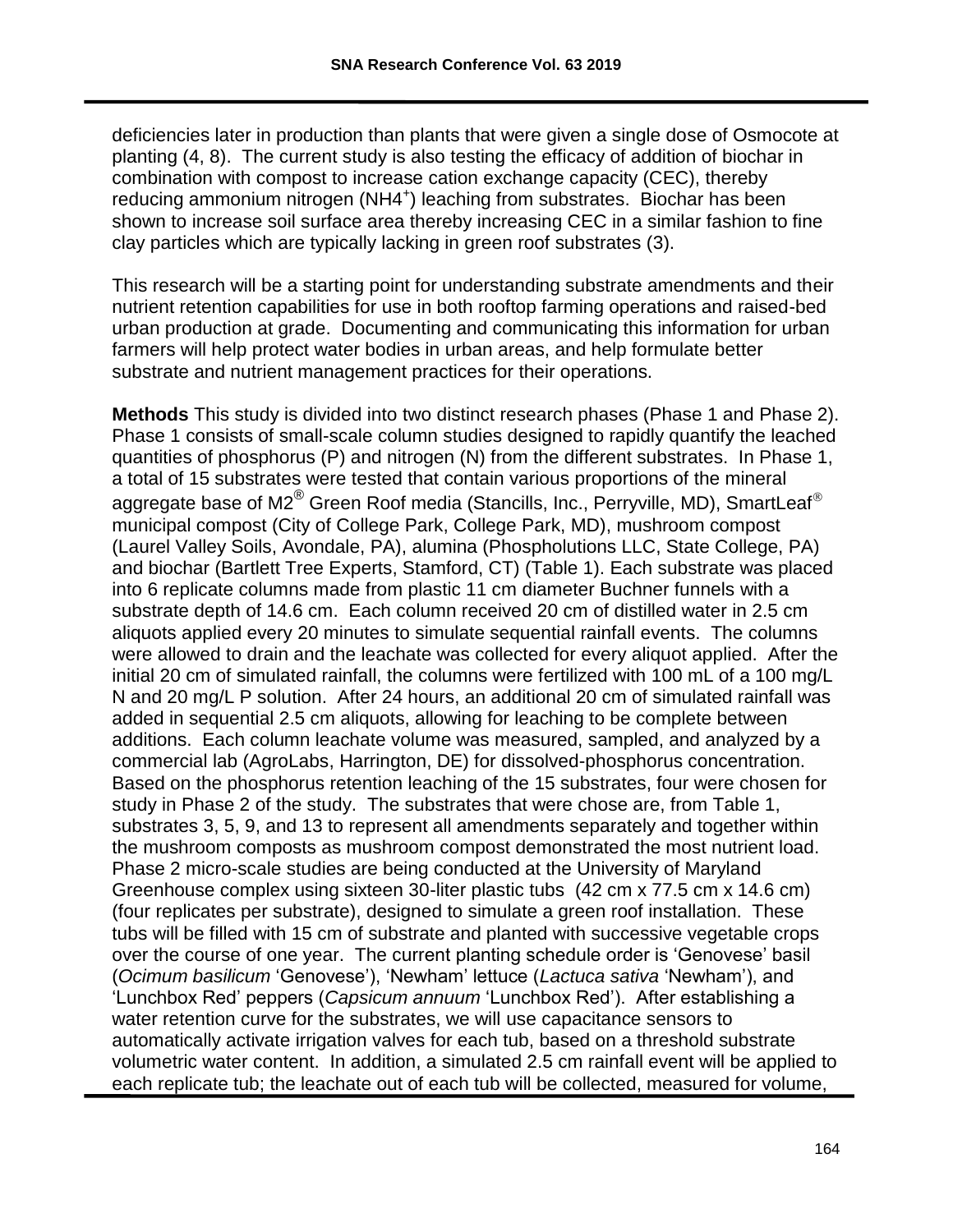and sampled for N and P concentrations. Each tub is equipped with a catchment device that allows the collection and securing of the first flush of each rain event which represents the first 1 mm of rainfall. The remaining 2.4 cm of rainfall is collected in a separate container for each tub. The plants will be measured for overall vigor and yield to rate their performance in each substrate.

**Results and Discussion** Due to space limitations, only initial P results from Phase I are presented and discussed. In all substrates containing SmartLeaf® or mushroom compost, the total dissolved-P leachate content (volume x concentration, mg) was significantly lower from substrates containing alumina than from substrates without alumina (Figs. 1 and 2). The substrates containing alumina also retained more P after application of fertilizer and the eight 2.5 cm simulated rainfall events. From these preliminary data, there does not appear to be any significant difference in dissolved-P retention when the amount of alumina was increased in the substrate (5% or 10 %), in combination either with the mushroom or SmartLeaf<sup>®</sup> compost substrates.

In all mixes containing SmartLeaf®and mushroom compost, the amount of leached dissolved-P was not significantly affected either by the presence of biochar or the proportion of biochar in each mix (10% or 20%). There may be an antagonistic effect that biochar has on the alumina-mediated P retention, as substrates with both high biochar and alumina leached more dissolved-P than substrates amended with alumina and lower biochar fractions. However, the purpose of biochar in this experiment was not necessarily to increase P retention, but to increase soil fertility by the effect of improving CEC in soils, and thus retain more N.

#### **Literature Cited**

- 1. Berndtsson, J. 2010. Green roof performance towards management of runoff water quantity and quality: A review. *Ecol. Eng.* 36:351-60.
- 2. Getter, K.L. and Rowe, B. 2006. The role of extensive green roofs in sustainable sevelopment. *HortScience*. 41:1276-85.
- 3. Liang, B., Biqing, O., Lehmann, J., Johannes, P., Solomon, D., & Kinyangi, J., Grossman, J., JO, S., Thies, J., FJ, L., and Neves, E. 2006. Black carbon increases cation exchange capacity in soils. *Soil Science Society of America Journal*. 70:1719- 1730.
- 4. Lin, P., E. Holcomb and J.P. Lynch. 1996. Marigold growth and phosphorus leaching in a soilless medium amended with phosphorus-charged alumina. *HortScience* 31:94-98.
- 5. Oberndorfer, E., J. Lundholm, B. Bass, R.R. Coffman, H. Doshi, N. Dunnett, S. Gaffin, M. Kohler, K.K.Y. Liu, and B. Rowe. 2007. Green roofs as urban ecosystems: ecological structures, functions, and services. *BioScience*. 57:823-33.
- 6. Peck, S.W., C. Callaghan, M.E. Kuhn, and B. Bass. 1999. Greenbacks from green roofs: Forging a New Industry in Canada. *Canada Mortgage and Housing Corporation*. Ottawa, Canada.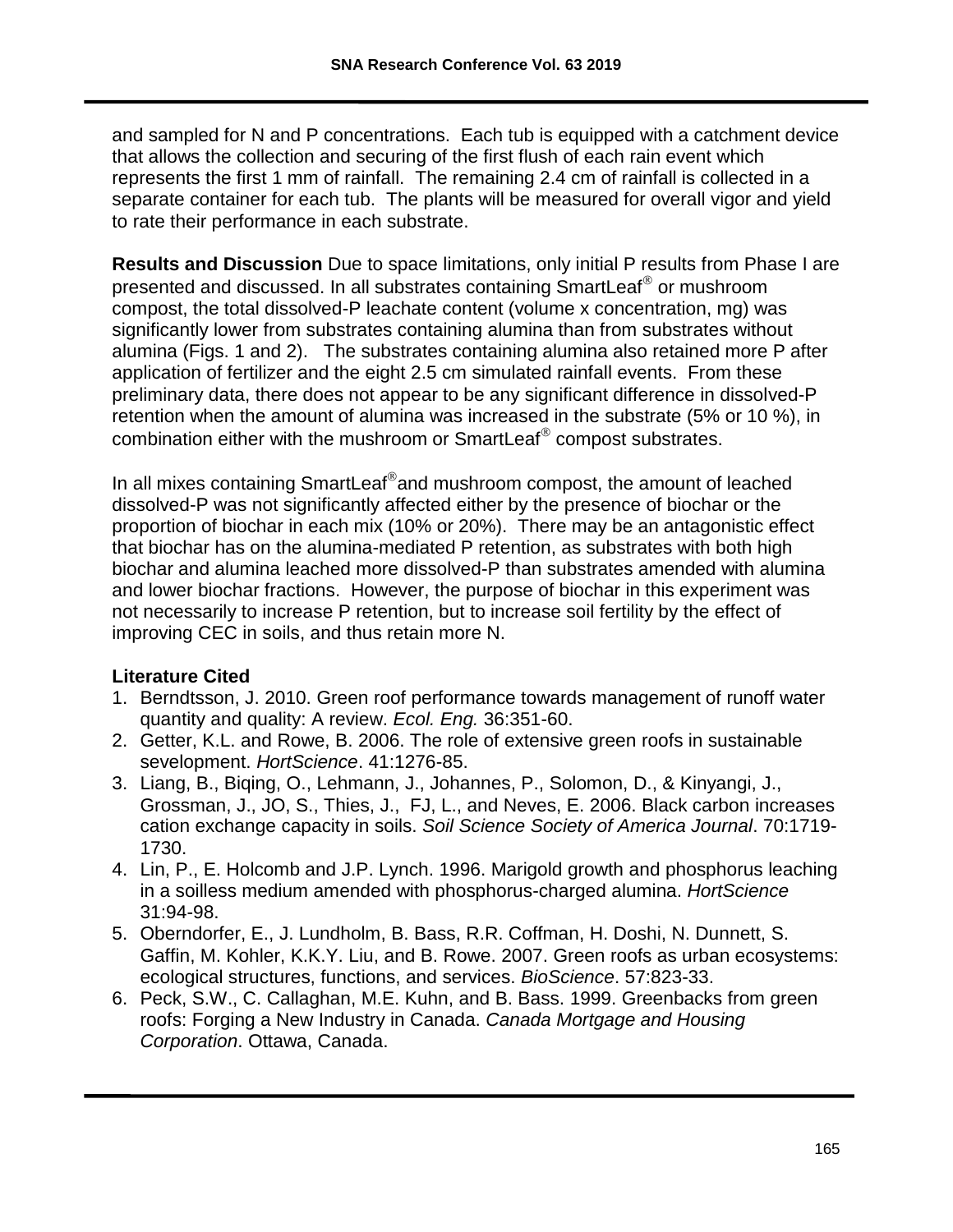- 7. Proksch, G. 2011. Urban rooftops as productive resources rooftop farming versus conventional green roofs. Proc. *Architectural Research Centers Consortium*. *Considering Research: Reflecting upon Current Themes in Architectural Research*. Lawrence Technological University. Southfield, MI 48075. pp. 497-509.
- 8. Yuan-Ji Zhang, Larry Kuhns, Jonathan P. Lynch, and Kathleen M. Brown. Buffered phosphorus fertilizer improves growth and drought tolerance of woody landscape plants. *Journal of Environmental Horticulture*. (2002) 20:4, 214-219.

Table 1. Composition of the fifteen substrate formulations tested, expressed as a percent, by volume. M2B Stands for the base M2 green roof media used in all substrates.

| Substrate #  | Substrate Composition, by Volume                 |
|--------------|--------------------------------------------------|
| 1            | 100% M2B                                         |
| $\mathbf{z}$ | 80% M2B + 20% SmartLeaf Compost                  |
| 3            | 80% M2B + 20% Mushroom Compost                   |
| 4            | 75% M2B+ 5% Alumina + 20% SmartLeaf              |
| 5            | 75% M2B+ 5% Alumina + 20% Mushroom               |
| 6            | 70% M2B+ 10% Alumina + 20% Smart Leaf            |
| 7            | 70% M2B+ 10% Alumina + 20% Mushroom              |
| 8            | 70% M2B+ 10% Biochar + 20% SmartLeaf             |
| 9            | 70% M2B+ 10% Biochar + 20% Mushroom              |
| 10           | 60% M2B+ 20% Biochar + 20% SmartLeaf             |
| 11           | 60% M2B+ 20% Biochar + 20% Mushroom              |
| 12           | 65% M2B+ 5% Alumina+ 10% Biochar + 20% SmartLeaf |
| 13           | 65% M2B+ 5% Alumina+ 10% Biochar + 20% Mushroom  |
| 14           | 55% M2B+ 5% Alumina+ 20% Biochar + 20% SmartLeaf |
| 15           | 55% M2B+ 5% Alumina+ 20% Biochar + 20% Mushroom  |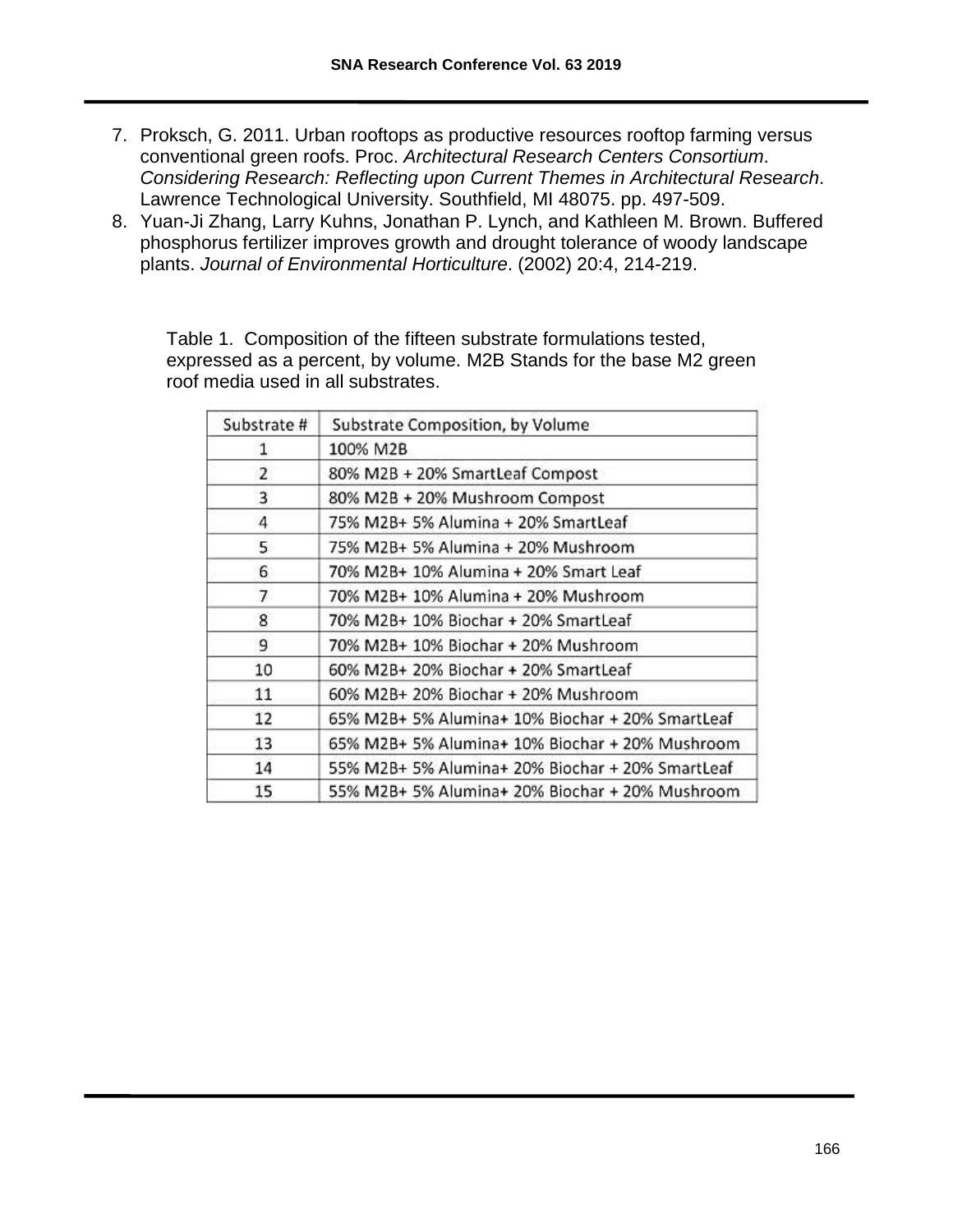

Figure 1. The effects of biochar and alumina on the leaching of dissolvedphosphorus from each substrate containing base green roof media (M2), mushroom compost (Mu), alumina (Al), and/or biochar (BC).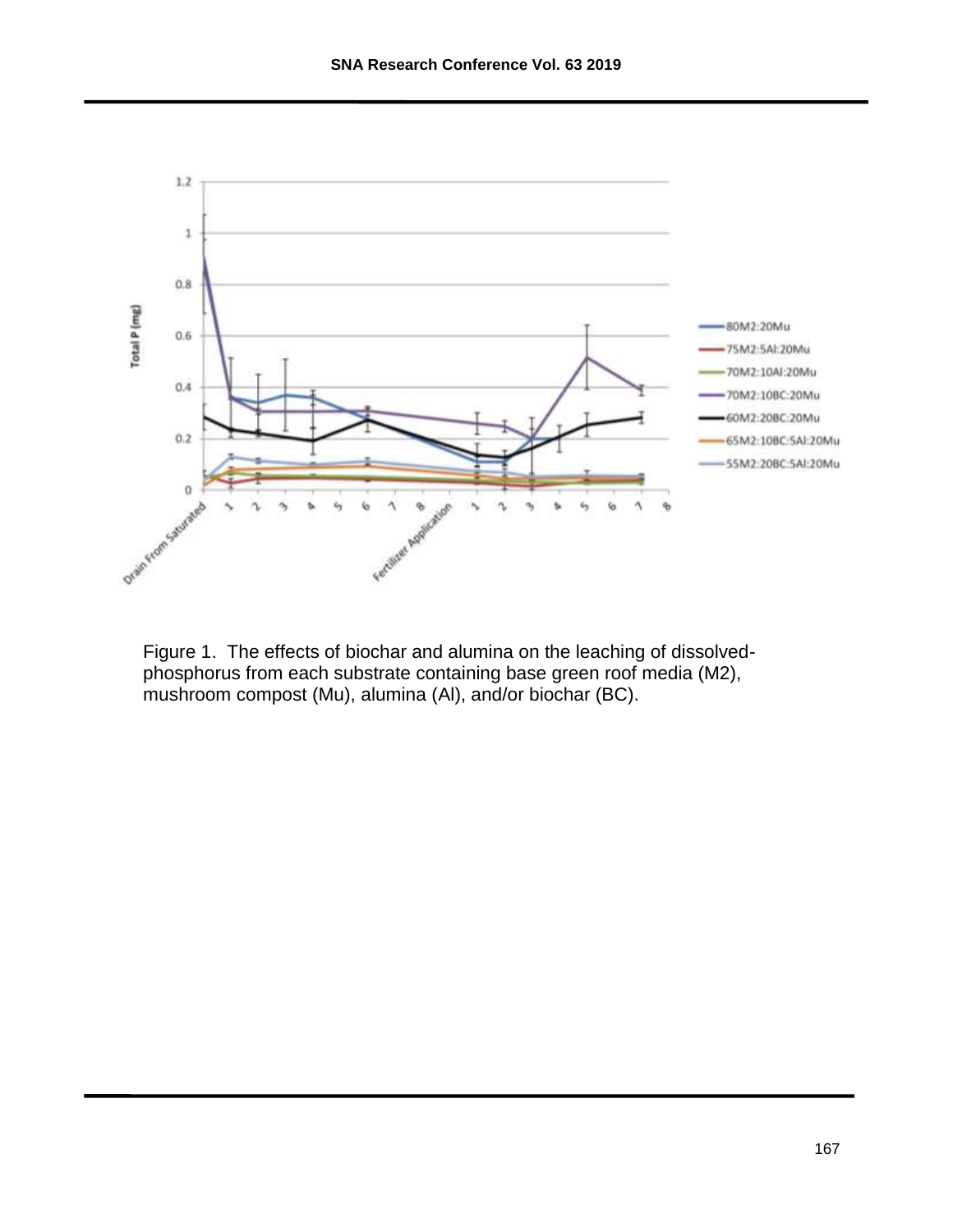

Figure 2. The effects of biochar and alumina on the leaching of dissolved phosphorus from each substrate containing base green roof media (M2), SmartLeaf<sup>®</sup> compost (SL), mushroom compost (Mu), alumina (Al), and/or biochar (BC).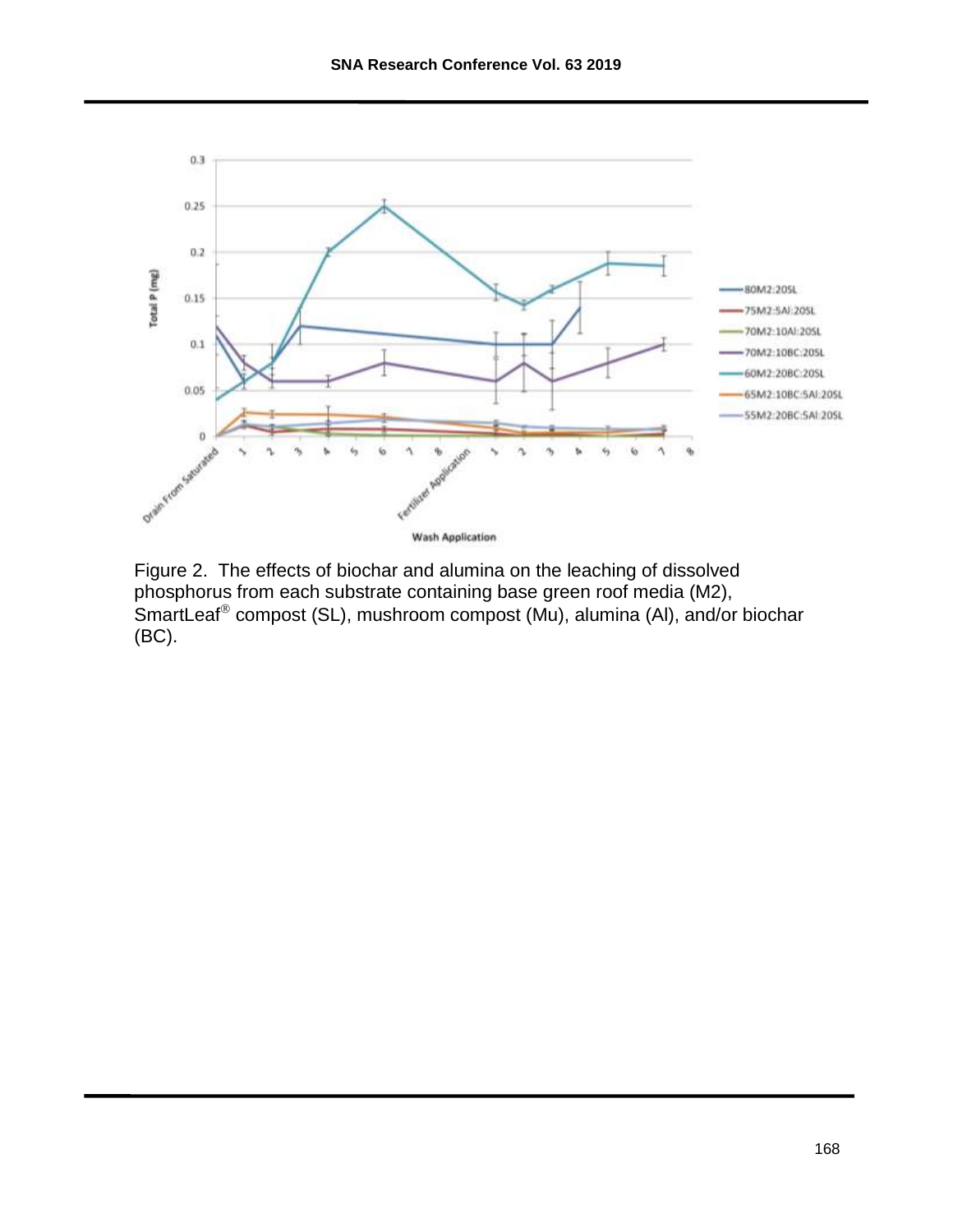### **Monitoring Urban Landscapes to Measure Ecosystem Services**

John Lea-Cox<sup>1</sup>, Bruk Belayneh<sup>1</sup>, Olyssa Starry<sup>2</sup>, and Darren DeStefano<sup>3</sup>

<sup>1</sup>Department of Plant Science and Landscape Architecture, University of Maryland College Park, MD 20742

<sup>2</sup> Honors College, Portland State University, Portland, OR 97207

<sup>3</sup>General Services Administration, Washington, DC 20006

JLC@umd.edu

**Index Words** sensor, networks, stormwater, measurement, modeling, economic, benefits

**Significance to the Industry** Accurately measuring the daily water use of plants is useful, not only to understand the daily and seasonal water requirements of different species, correlated with age and climatic conditions, but also to assess the capacity of plants to do "work" i.e., provide ecosystems services. In this case, we are interested in determining how much water can be transpired by trees and grasses, to reduce stormwater runoff, provide a monetary value for these benefits and incentivize green infrastructure development in urban areas.

**Nature of Work** We have been monitoring an urban plaza at the U.S Tax Court in Washington, DC since 2015, to assess the daily and seasonal water use of bald cypress trees (*Taxodium distichum*) and zoysia grass **(***Zoysia japonica*). The tree/grass system is planted in a concrete overpass over the US395 highway that passes underground at that location (Fig. 1). In addition to receiving direct rainfall, the site is irrigated using stormwater runoff collected from the roof and a hardscape portion of the plaza. This runoff is collected in two 13,700 L (3,000 gal) tanks in the basement garage of the building, which are pumped out to irrigate the plaza whenever the tanks contain sufficient water**.** 

The primary objective of the study is to provide daily and seasonal water use (evapotranspiration) data for these two plant components at the US Tax Court, over time. Secondly, by providing a daily water balance of water inputs and outputs for this landscape, we can provide annual water budgets which calculate the mitigated cost of potable water for irrigation, as well as the reduction in impervious surface fees for the site.

Half of the plaza's cypress trees (558  $m^2$  of total surface area; n=10) and approximately 335 m<sup>2</sup> of zoysia grass (n=4) were continuously monitored using a combination of 10HS and GS1 soil moisture sensors (Meter-Group, Inc.; Pullman, WA), flow meters (Badger Meter; Milwaukee, WI) and environmental sensors (see Fig. 2 for sensor layout). Each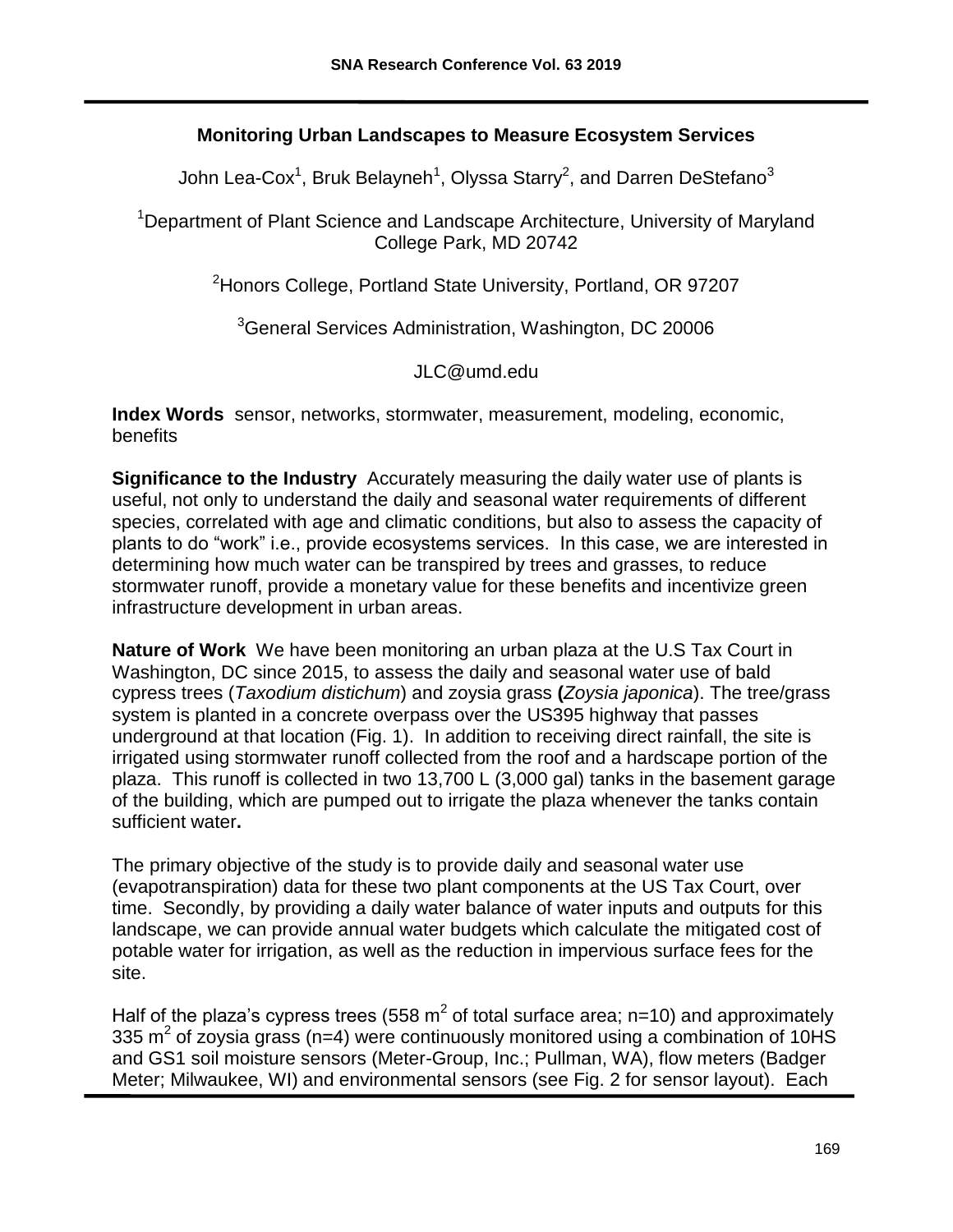monitoring point (for both cypress and zoysia) was sensed at 3 cm (1 in.), 15 cm (6 in.) and 30 cm (12 in.) depths in the soil profile. The change in soil moisture ( $\delta$ VWC) at each of these depths is continuously measured and then summed  $(\Sigma)$  between rainfall or irrigation events, to provide an average estimate of daily water loss  $(K_s, s)$  as illustrated in Fig. 3.) from the top 30 cm of the root zone of each species (3, 4). The weather station (Meter-Group, Inc.) at the site provides high-resolution environmental data for total radiation (pyranometer), air temperature and relative humidity (VP4), wind speed and direction (sonic anemometer) and rainfall (ECRN-100). From these variables, the daily reference transpiration ( $ET<sub>o</sub>$ ) was calculated using the FAO56 version of the Penman-Monteith model (1).

Data were logged using EM50R radio dataloggers (Meter-Group, Inc.) on a 5-minute basis, and transmitted to a computer via radio base station on site. Data were then assimilated into an online database and charted graphically using Sensorweb™ software (Mayim, LLC; Pittsburgh, PA). The daily water balance integrates inputs from daily rainfall and irrigation (flow), and outputs using reference evapotranspiration (ETo) and the average Ks values (from cypress and zoysia), to estimate daily water use (ETc, Fig. 4). Real-time data are available to irrigation managers over the internet through a password-protected site; alerts can also be set, e.g. the depth of water in the capture tanks are automatically sent whenever there is more than 1000 L (260 gal) water in the tanks.

**Results and Discussion** An example water balance for all cypress trees in 2017 is shown in Table 1. Total area covered by cypress in this area of the plaza was 558 m2. Total water inputs from rainfall and irrigation totaled 628,540 L during the year, with over 75% of that total coming from rain. Total estimated evapotranspiration from the cypress trees was 142,521 L, or about 23% of total water supplied. Total rainfall for the site was over 1100 mm (43 in.) in 2017, which exceeded the 30-year average for Washington, DC. Rainfall in May and July was particularly heavy, which contributed to the large imbalance in water supply and use by the trees. Interestingly zoysia, which covered 335 m2 of the site and received a total of 431,663 L of rain and irrigation during 2017 (data not shown), but transpired 87,198 L (about 20% total water). So proportionately, zoysia evapotranspired as much as the cypress trees, probably because the zoysia thatch provided a large surface area for direct evaporation of rainfall and irrigation.

Total estimated water use for cypress and zoysia during 2015, 2016 and 2017 are given in Table 2 and are quite consistent, as all three years were at or above 30-year average rainfall totals with few periods of drought. The stormwater credit trading values are calculated from the average credit price for each year, which can be freely accessed from Department of Energy and Environment's stormwater credit program website (2). Based on what we believe are relatively conservative water use estimates, the ecosystem stormwater services provided by one half of this plaza (0.089 Ha) were \$85,635, \$102,277 and \$122,584 over the three years, averaging over \$1.16M / Ha in stormwater services.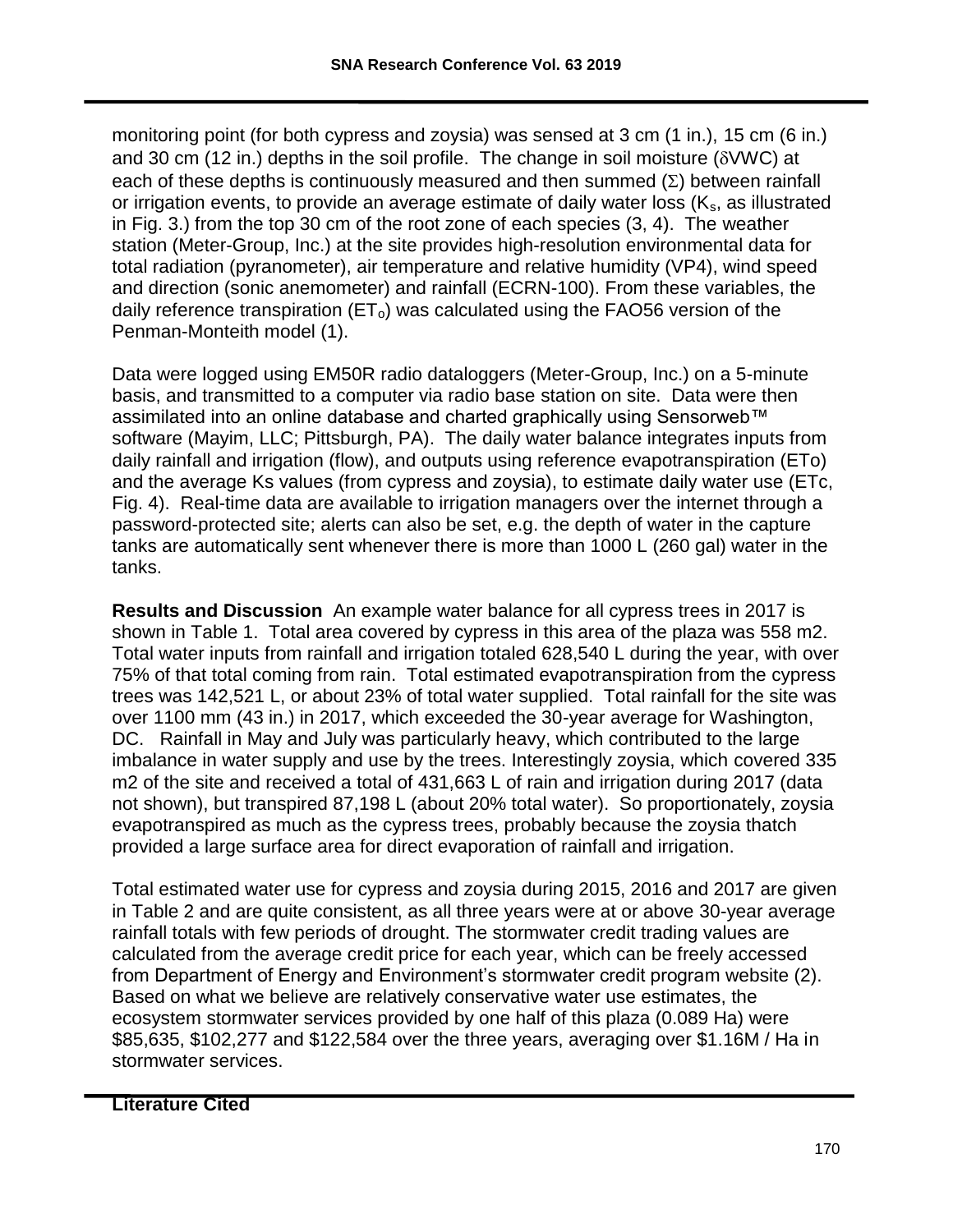- 1. Allen, R. G., Pereira, L. S., Raes, D. and Smith, M. 1998. Crop evapotranspiration Guidelines for computing crop water requirements. Food and Agricultural Organization of the United Nations (FAO), Rome.
- 2. Department of Energy and Environment (DOEE). 2018. Stormwater retention credit trading program. Washington, D.C. https://doee.dc.gov/src.
- 3. Guswa, A. J., Celia, M. A., and Rodriguez-Iturbe, I. 2002. Models of soil moisture dynamics in ecohydrology: A comparative study. Water Resour. Res. 38(9) [http://doi:10.1029/2001WR000826.](http://doi:10.1029/2001WR000826)
- 4. Starry, O., J. D. Lea-Cox, A.G. Ristvey and S. Cohen. 2016. Parameterizing a waterbalance model for predicting stormwater runoff from green roofs. J. Hydrological Eng. 21(12) [http://dx.doi.org/10.1061/\(ASCE\)HE.1943-5584.0001443.](http://dx.doi.org/10.1061/(ASCE)HE.1943-5584.0001443)



Figure 1. The United States Tax Court Plaza situated over the US395 Highway in Washington, DC.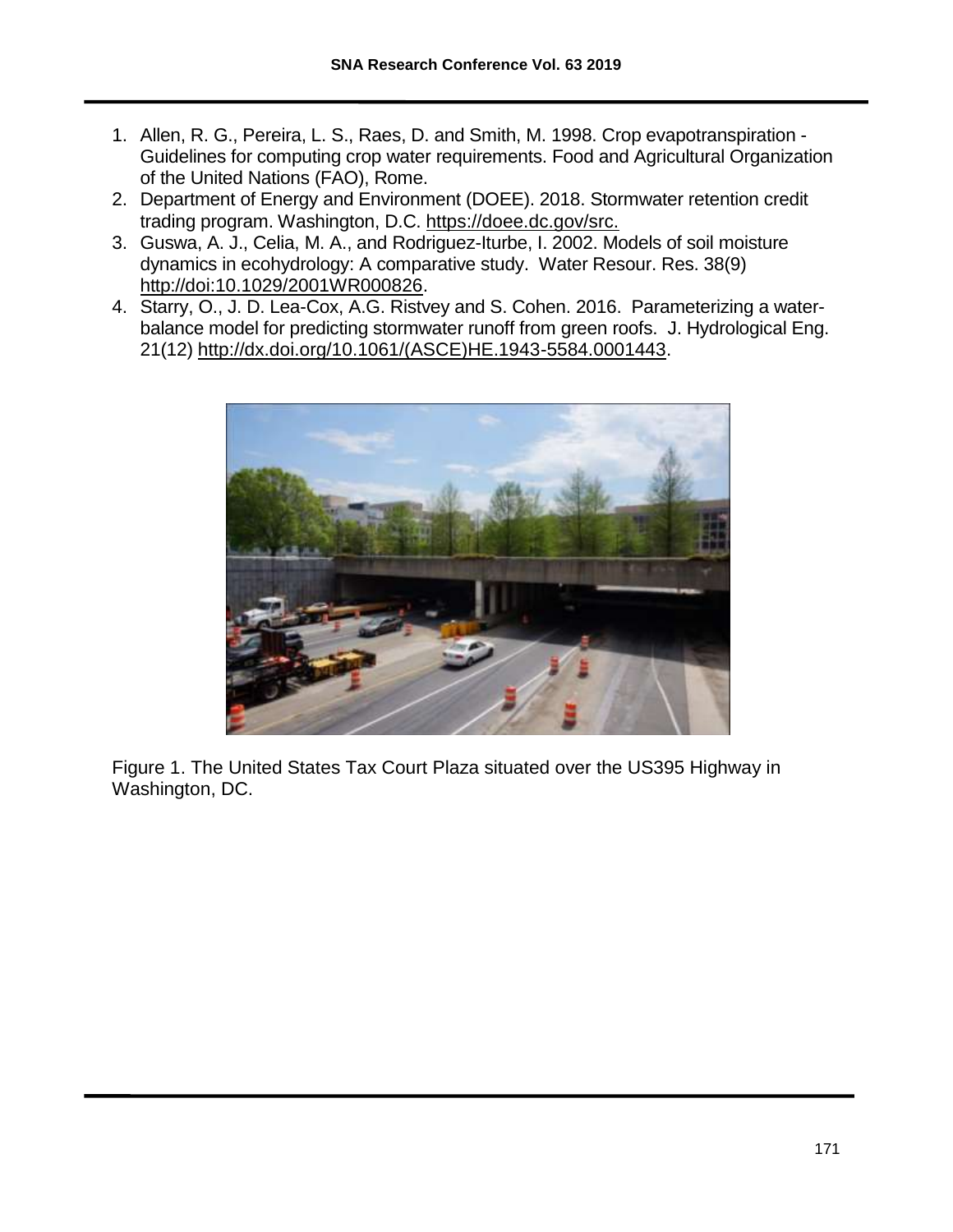

Figure 2. Site Installation diagram of the sensor network: Pink hexagonal icons indicate soil sensor locations in numbered bald cypress trees and four positions within the zoysia grass area. Letters within squares indicate EM50R radio dataloggers. Other sensors noted in annotated boxes.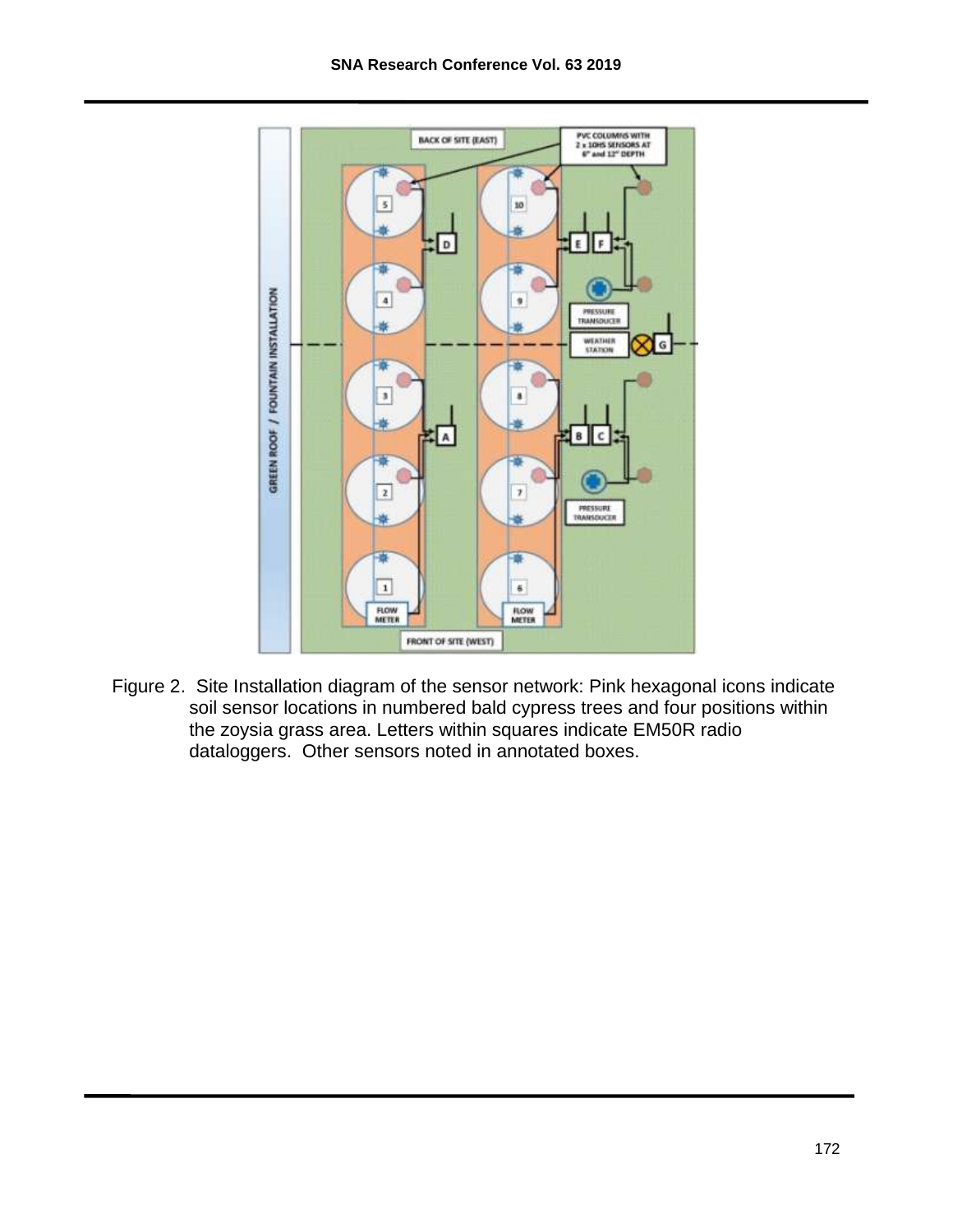

Figure3. Estimating average daily water loss  $(K_s)$  values from soil moisture data at three depths (3 cm**,** 15 cm and 30 cm), between rain or irrigation events.



Figure 4. Reference evapotranspiration (ETo), and bald cypress and zoysia grass evapotranspiration (Kc) from May 2015 through July 2017.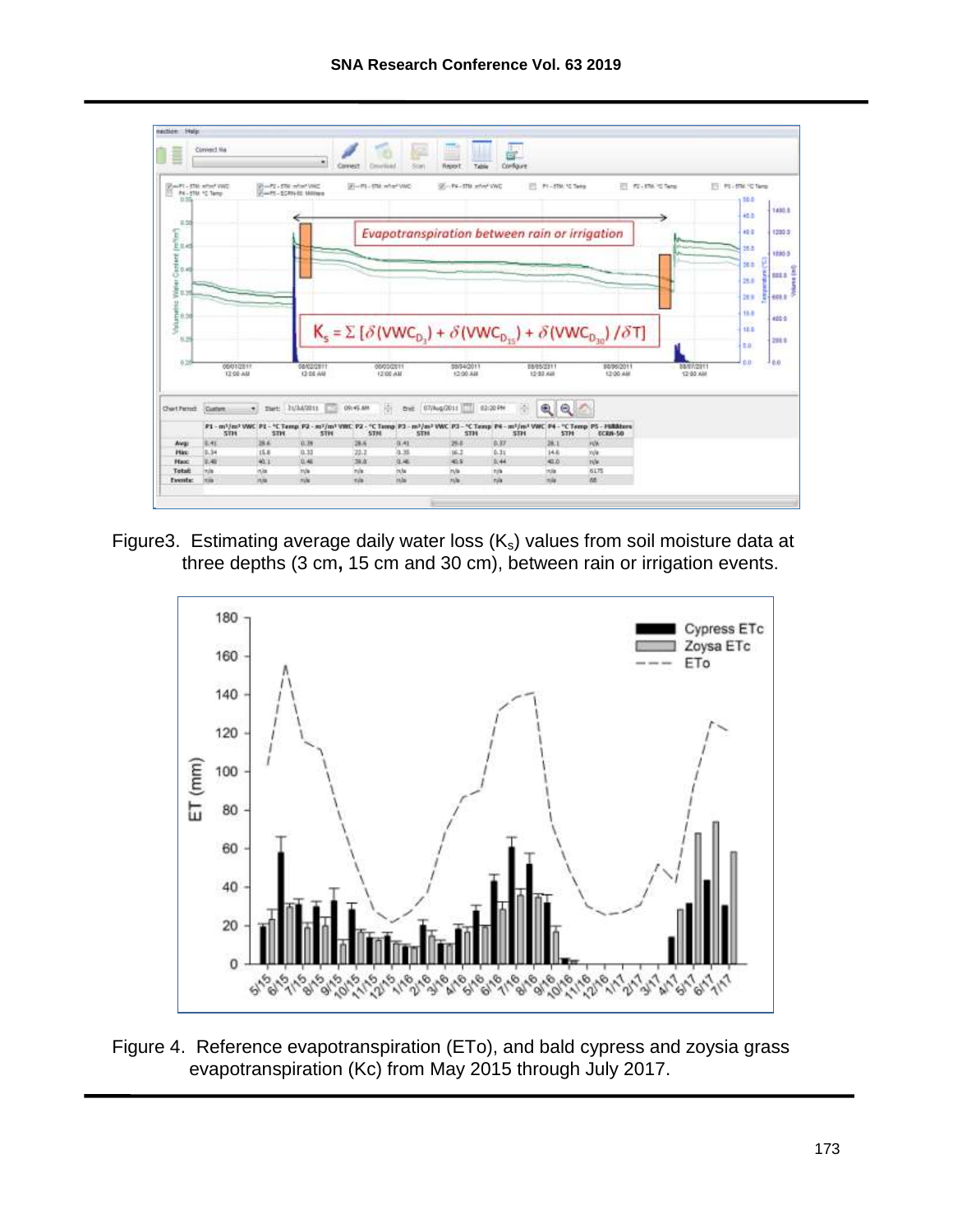Table 1. Monthly water balance for bald cypress trees in 2017, showing precipitation, irrigation and total water inputs, with estimated bald cypress evapotranspiration (ETC), and the resultant balance in liters (L).

| Month                       | Prec. (L) | Irrigation (L) | <b>Total Inputs (L)</b> | ETC(L)       | Balance (L) |
|-----------------------------|-----------|----------------|-------------------------|--------------|-------------|
| January                     | 42,249    | 0              | 42,249                  | $+ + - +$    | -           |
| February                    | 5.012     | $\circ$        | 5.012                   | <b>BRIDE</b> | 4944        |
| March                       | 72,236    | $\overline{0}$ | 72,236                  | $\sim$       | ----        |
| April                       | 13,930    | 8.254          | 22,184                  | 7,235        | 14,949      |
| May                         | 108,468   | 22,376         | 130,843                 | 14,910       | 115,933     |
| June                        | 14,597    | 19,362         | 33,959                  | 17,963       | 15,997      |
| July                        | 141,027   | 21,378         | 162,405                 | 24,614       | 137,791     |
| August                      | 71,684    | 21,836         | 93,520                  | 18,622       | 74,898      |
| September                   | 28,540    | 26,485         | 55,025                  | 20,013       | 35,012      |
| October                     | 39,465    | 23,612         | 63,077                  | 18,569       | 44,508      |
| November                    | 50,391    | 8,998          | 59,389                  | 12,710       | 46,679      |
| December                    | 8,138     | o              | 8,138                   | 7,886        | 252         |
| Total                       | 476,239   | 152,301        | 628,540                 | 142,521      | 486,019     |
| Remaining water depth in mm |           |                |                         |              | 872         |

Table 2. Total evapotranspired water totals for the sensed portion of the US Tax Court, and the potential stormwater credit trading value of that water from 2015 – 2017.

| Year  | Cypress (L) | Zoysia (L) | Total (Gal) | <b>SW Trading Value</b><br>(Annual SRC valuation) |
|-------|-------------|------------|-------------|---------------------------------------------------|
| 2015  | 127,213     | 47,438     | 45,071      | \$85,635                                          |
| 2016  | 152,496     | 61,737     | 55,285      | \$102,277                                         |
| 2017  | 142,521     | 87,198     | 60,685      | \$122,584                                         |
| Total | 422,230     | 196,373    | 161,041     | \$310,496                                         |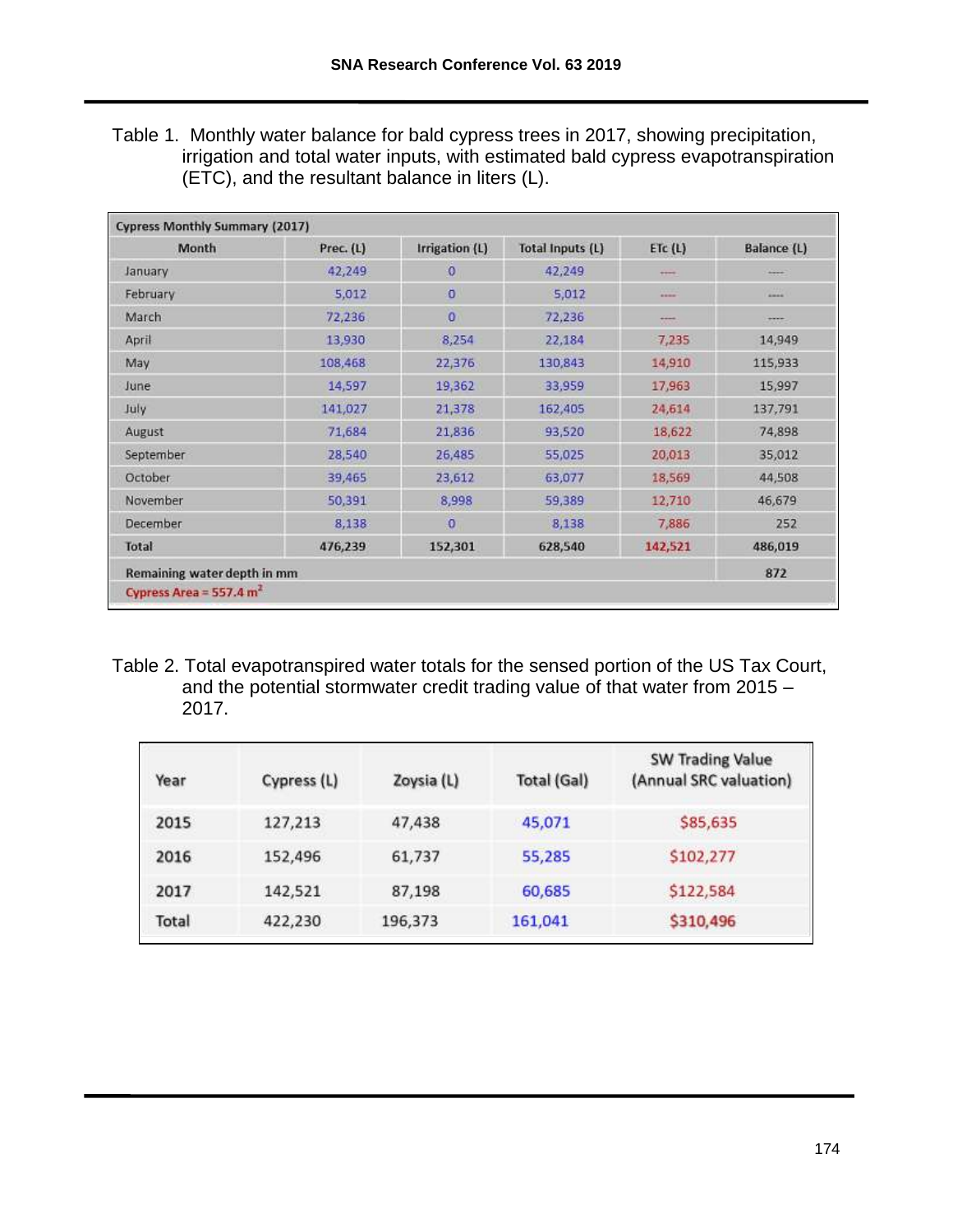## **Evaluation of Shade Cloth Color in Cooling Efficiency**

Jeremy M. Pickens<sup>1</sup>, Raymond J. Kessler<sup>2</sup> and Daniel E. Wells<sup>2</sup>

<sup>1</sup>Auburn University, Ornamental Horticulture Research Center Mobile AL 36608

> <sup>2</sup> Auburn University, Department of Horticulture Auburn AL 36849

> > pickejm@auburn.edu

**Index Words** Solar radiation, reflective shade, photosynthetic active radiation

**Significant to Industry** Black, white, and reflective shade materials, each rated at 50% light transmission, were compared to no shade on four identical small Quonset-style cold frames. Results suggest minimal differences in temperature during the hottest time of day using these structures. The white shade initially had higher photosynthetic active radiation (PAR) levels than the reflective or black cloths; however, this advantage slowly diminished over time as the cloth became dirty. The white shade's increase in PAR with similar cooling efficiency to black and reflective might be useful to growers needing more light but also desiring decreased heat. The structures used in these trials would be considered a worst-case scenario for cooling. More modern structures may provide different results. There are many shade cloth types and designs. These trials focused only on standard knit cloth materials.

**Nature of Work** Shade is used in specialty crop production systems to alleviate stress associated with excess solar radiation and resulting increased air temperatures. Protected agriculture structures are extremely efficient in capturing solar radiation. A standard 30 ft. x 96 ft. greenhouse has the capacity to gain one million BTU's per hour on a sunny day when ventilation is turned off. The rate of heat gain can quickly surpass the rate of heat loss through mechanical or natural ventilation leading to supra-optimal air temperatures for crop production. To reduce the amount of solar radiation entering glazed structures, growers utilize shade compounds, fabrics, and pigmented films. These techniques reduce solar radiation gain; however, they also reduce PAR and other wavelengths important for plant growth and development. Through industry development, shade cloth products have been made available to improve cooling efficiency without the sacrifice of necessary light levels for optimum growth.

Willits and Peet (3) demonstrated an inherent inefficiency of black shade materials due to heat absorption and re-radiation of heat back into the greenhouse. By cooling the black cloth through evaporative cooling, a 55% increase in cooling efficiency was demonstrated. In a later study, Willits (2) further demonstrated that solar energy absorption affected cooling efficiency of the cloth and that shade cloth temperature and floor temperature were correlated. White and reflective shades have been developed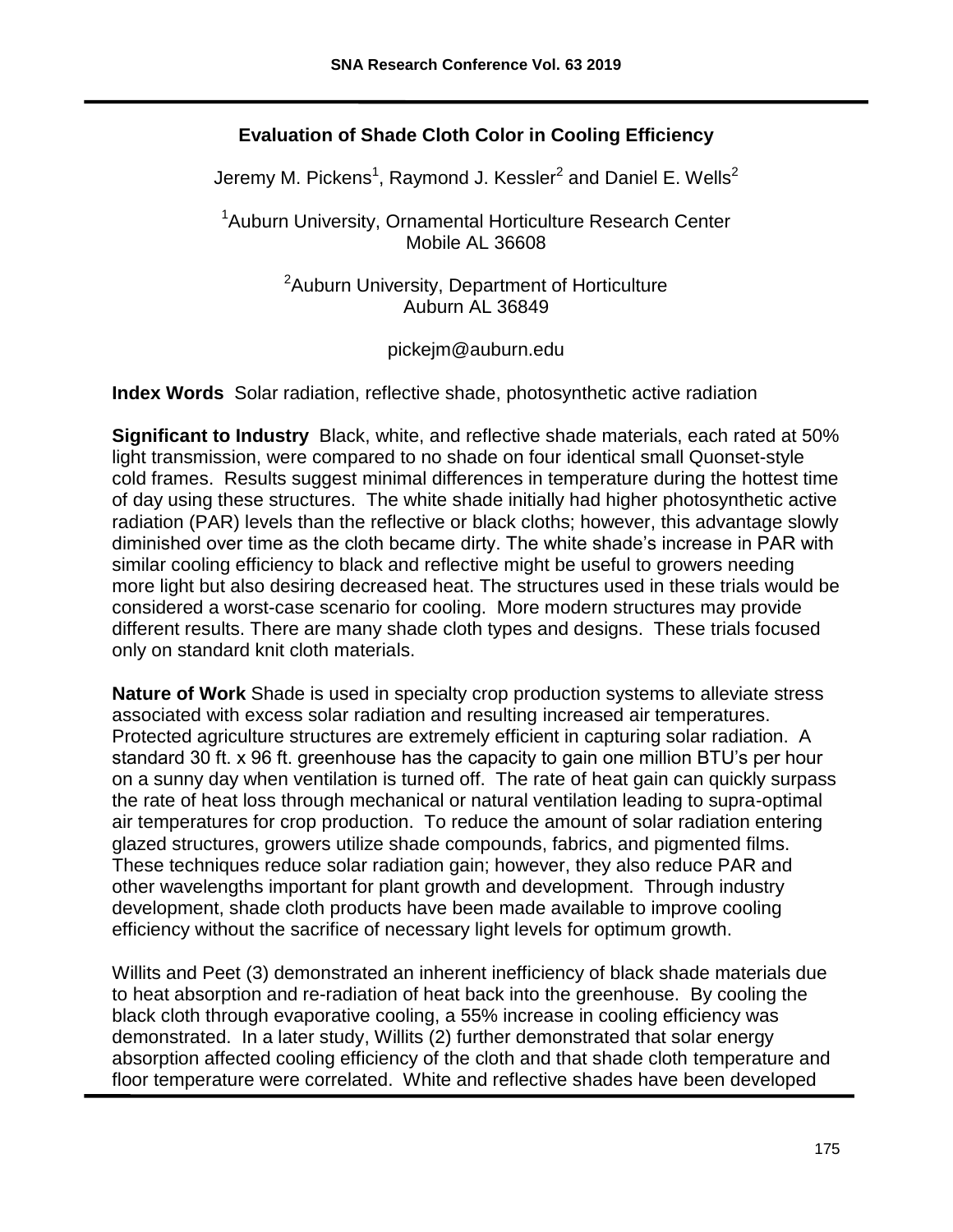and marketed to reduce greenhouse air temperature but little validated research has been published demonstrating this advantage. The purpose of this study was to evaluate commonly used black, white, and reflective knit shade materials for greenhouse cooling efficiency.

Four small Quonset-style cold frames at the Ornamental Horticulture Research Center in Mobile, Alabama were used to compare 50% black, 50% white, and 50% reflective knit-type shade cloth materials to a structure with no shade. Each cold frame measured 8.75 m in length, 5.5 m in width and were 3 m in height at the apex with an east to west orientation. Natural ventilation was accomplished through two large doors on the east and west endwalls, each with 6.5  $m^2$  vent area that provided a 0.27 vent area to floor area ratio. Each structure was outfitted with temperature and PAR sensors attached to a data logger programmed for 30 minute logging intervals. This study took place in the summer of 2016 and was repeated in the summer of 2017. In 2016, the trial was conducted from August 3 to August 29 and five consecutive days in each replicate (week) were used for analysis. In 2017, the trial was conducted between August 15 and September 13 and seven days in each replicate (week) were used in the analysis.

Each cold frame represented an experimental unit. Replication was accomplished over time with the shade cloth being randomly exchanged among houses each week. The experimental design was a Latin square blocked by replicate (week) and cold frame. Date of the experiment was included as a random variable. Mean comparisons were analyzed for both PAR and temperature for the time of day these variables were at the greatest numerical value across all replicated weeks.

**Results and Discussion** The mean maximum temperature occurred at 1:30 PM. At 1:30, no differences in temperature were observed among structures covered with black (33.7 °C), reflective (34.0 °C) and white (34.0 °C) shade cloth. The temperature in all cold frames with shade cloth was approximately 4.5% lower than the non-shaded cold frame. During this same trial, the maximum PAR levels occurred at 12:30 PM. All shade materials resulted in different PAR levels at this time, with white shade cloth providing 42.7% and 20.7% more PAR than black and reflective shade cloth, respectively.

During the 2017 trial, the mean maximum temperature also occurred at 1:30 PM. At 1:30, white shade cloth was 1.2 % greater in temperature compared with black and reflective shade cloth. No differences were observed between black and reflective shade cloth in mean temperature at 1:30 PM. In the same trial, the difference in PAR between white and the other two shade treatments was considerably lower than the 2016 trial with white providing 26% and 17% more PAR when compared to black and reflective, respectively.

The increased PAR levels of the white shade over the black and reflective shade cloth is thought to be a result of the semitransparent nature of the white shade cloth material. A third study was conducted in 2018 comparing the same black, white, and reflective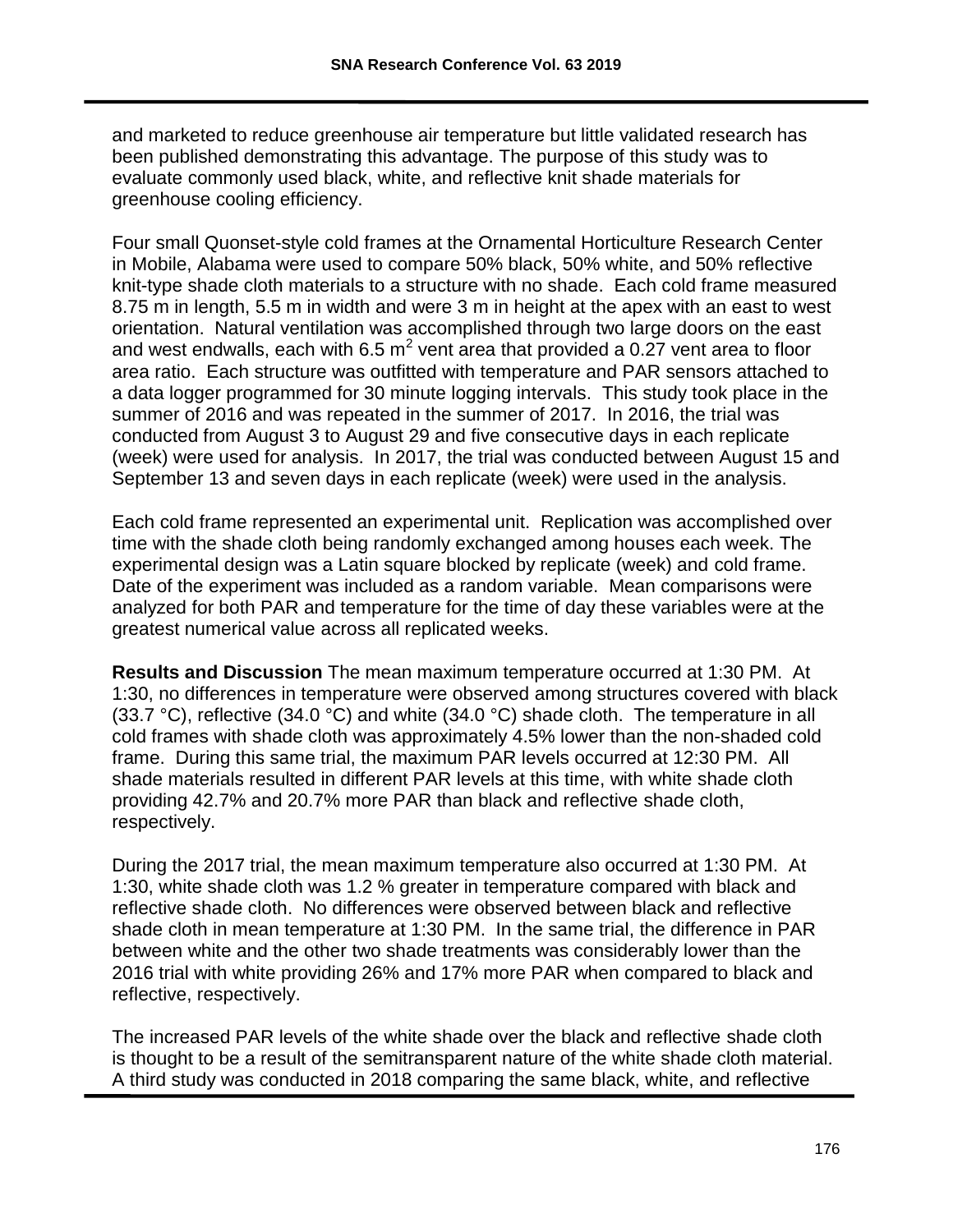cloths but also included an additional proprietary shade material (data not shown). In this trial, maximum daily PAR readings were again compared among the black, white and reflective shad cloths; however, the difference between white shade cloth and the other shade treatments was further reduced when compared to the 2016 and 2017 trials. We believe the gradual reduction in the difference in PAR between the white shade cloth and other shade treatments was due to a buildup of dirt or mold on the white shade cloth.

A separate trial was also conducted on two commercial-sized cold frames at a collaborating nursery where only black and reflective were compared. No differences were observed between the black and reflective shades during the hottest time of the day (data not shown). In all trials, there were few differences observed when comparing black and reflective shade cloths. Further analysis of the rate of temperature gain may result in greater differences between treatments. It is important to understand that all the structures used in these trials were poorly designed for natural ventilation and would be considered worst case scenarios. More modern and taller structures with greater vent to floor area ratios may provide different results. Little peer reviewed comparisons of black and reflective shade cloth were found in the literature; however, industry reports have shown some advantages to reflective clothes (1). The differences in results among our studies and other reports suggest that a "one size fits all" approach in comparing shade types is not appropriate for general comparisons. Many factors should be considered when comparing shade products. A product may work well on one structure but perform less efficiently on a different structure. Factors to consider in comparison should include mechanical versus natural ventilation, vent to floor area ratio, ceiling height, and differences between double and single poly covered structures and plant density.

#### **Literature Cited**

- 1. Hohenstein, J.A. 2012. Black shade cloth versus reflective screens. Greenhouse Grower. 4 May 2012. https://www.greenhousegrower.com/technology/equipment/ black-shade-cloth-versus-reflective-screens/.
- 2. Willits, D.H. 2003. The effect of cloth temperature on the cooling efficiency of shade cloths in greenhouses. Trans. Amer. Soc. Agr. Eng. 46:1215-1221.
- 3. Willits, D.H. and M.M. Peet. 2000. Intermittent application of water to an externally, mounted greenhouse shade cloth to modify cooling performance. Trans. Amer. Soc. Agr. Eng. 43:1247-1252.